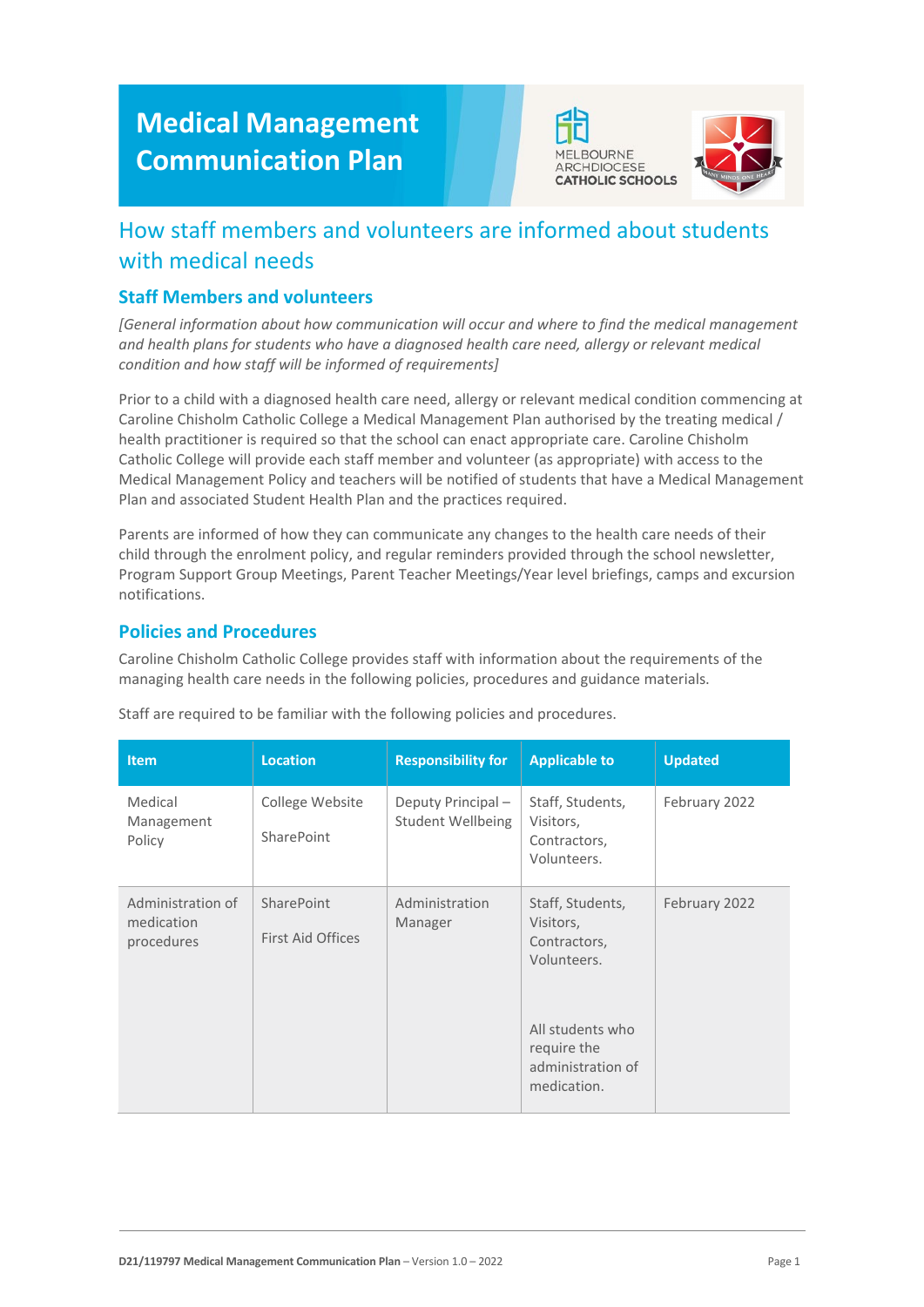### **Communication protocols**

Staff, volunteers and parents are informed about school practices to manage medical conditions in the following ways:

| <b>What will be</b><br>communicated?                                                                                                          | Date/Frequency e.g.<br>termly, annually etc | How will this communication occur? / What is the process?                                                                                                                                                                                                                                                                                                                                                                                                                                                                                                                                                                                                                                                                                                                                                                                                                    |
|-----------------------------------------------------------------------------------------------------------------------------------------------|---------------------------------------------|------------------------------------------------------------------------------------------------------------------------------------------------------------------------------------------------------------------------------------------------------------------------------------------------------------------------------------------------------------------------------------------------------------------------------------------------------------------------------------------------------------------------------------------------------------------------------------------------------------------------------------------------------------------------------------------------------------------------------------------------------------------------------------------------------------------------------------------------------------------------------|
| Parents are informed<br>of how they can<br>communicate<br>medical needs and<br>any changes to the<br>health care needs of<br>their child.     | Annually                                    | This is done on enrolment and via the Medical Management<br>Policy. Enrolment Packs include advice about the<br>requirement to provide relevant medical information and<br>diagnoses.                                                                                                                                                                                                                                                                                                                                                                                                                                                                                                                                                                                                                                                                                        |
|                                                                                                                                               | <b>Every Term</b>                           | A notice placed in the school newsletter each term and via<br>Compass advising the school about medical conditions or<br>administration of medication plans.                                                                                                                                                                                                                                                                                                                                                                                                                                                                                                                                                                                                                                                                                                                 |
|                                                                                                                                               |                                             | All parents of children will be asked to update advice related<br>to any health care needs prior to all excursions and camps.                                                                                                                                                                                                                                                                                                                                                                                                                                                                                                                                                                                                                                                                                                                                                |
|                                                                                                                                               | Annually                                    | Parents of children with existing Medical Management Plans<br>and Student Health Plans are provided with a regular<br>(generally annual) reminder of the requirement to provide<br>the school with any updates/ changes to their child's health<br>care needs                                                                                                                                                                                                                                                                                                                                                                                                                                                                                                                                                                                                                |
| All school staff and<br>volunteers are<br>provided with<br>information about<br>the requirements for<br>managing student<br>health care needs | Annually<br>As required                     | School staff and volunteers are provided with information as<br>part of the induction into the school, on the Medical<br>Management Policy and Administration of Medication<br>Procedures - including in the staff induction / induction<br>manual, as well as annual teacher briefings.<br>Additional staff meetings/training sessions to update staff<br>on changes in policies, process for review of medical<br>management, updated risk mitigation plans or newly<br>diagnosed conditions.<br>Staff are provided with details about:<br>where the Medical Management Plans, Student Health<br>$\bullet$<br>Plans and medication are located<br>Protocols for the use of children's health care<br>$\bullet$<br>information for the purpose of the health, safety and<br>wellbeing of the child<br>Protocols for contacting an additional First Aid Officer<br>$\bullet$ |
| All relevant school                                                                                                                           | Annually                                    | First Aid Officers at Caroline Chisholm Catholic College have                                                                                                                                                                                                                                                                                                                                                                                                                                                                                                                                                                                                                                                                                                                                                                                                                |
| staff are provided<br>with training about<br>the requirements for<br>managing student<br>health care needs                                    |                                             | current first aid certification<br>All school staff have certification in the management of<br>anaphylaxis                                                                                                                                                                                                                                                                                                                                                                                                                                                                                                                                                                                                                                                                                                                                                                   |
|                                                                                                                                               |                                             | All school staff and volunteers are provided with a six-<br>monthly anaphylaxis briefing                                                                                                                                                                                                                                                                                                                                                                                                                                                                                                                                                                                                                                                                                                                                                                                     |
|                                                                                                                                               |                                             | First Aid Officers at school staff participate in annual CPR<br>training                                                                                                                                                                                                                                                                                                                                                                                                                                                                                                                                                                                                                                                                                                                                                                                                     |
|                                                                                                                                               |                                             | First Aid Officers at school staff participate in [diabetes<br>management, asthma management,                                                                                                                                                                                                                                                                                                                                                                                                                                                                                                                                                                                                                                                                                                                                                                                |